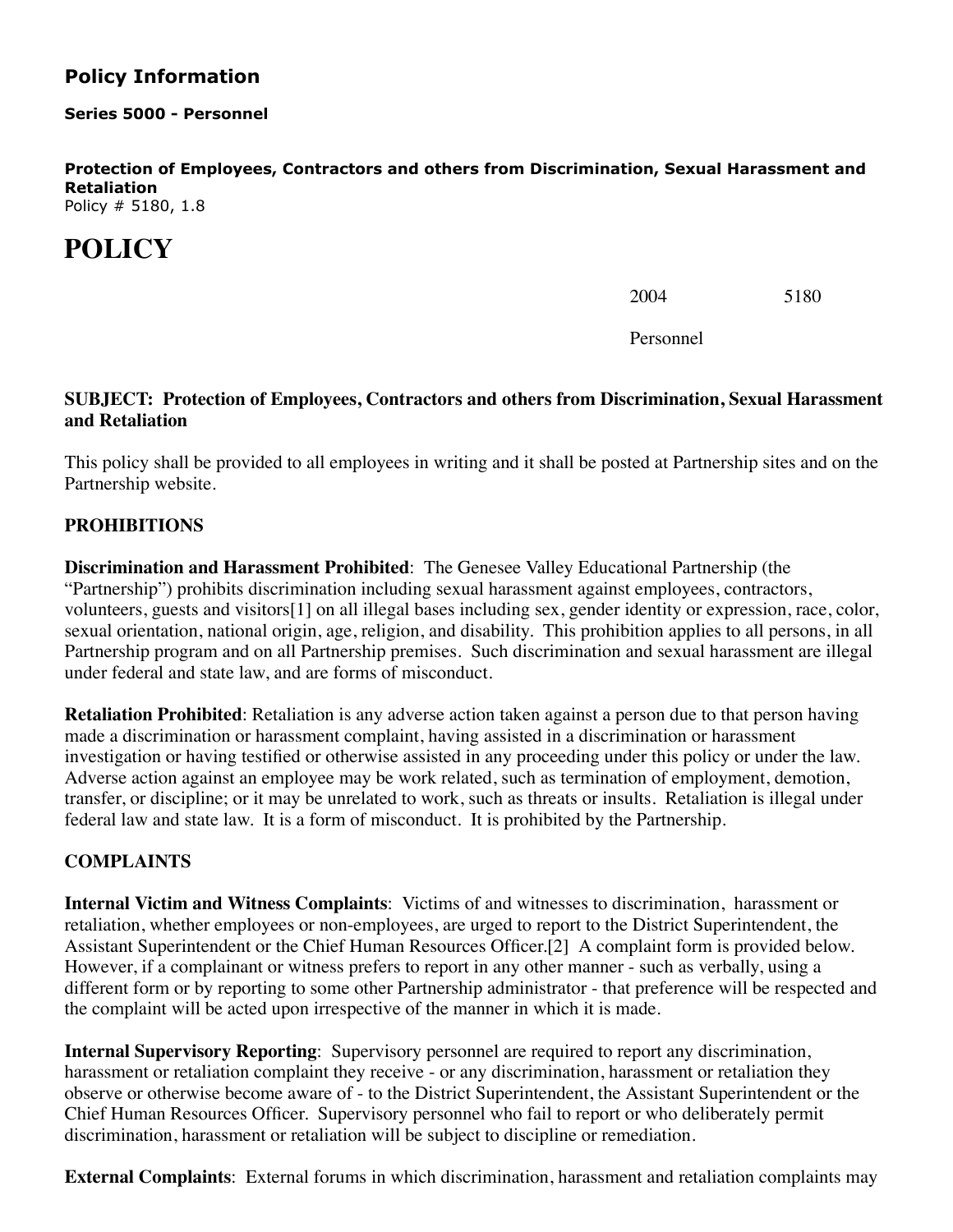also or instead be made are identified below. (See "Legal Protections and External Remedies.")

## **INVESTIGATIONS**

All complaints and legitimate suspicions of discrimination, harassment or retaliation will be investigated in a timely manner. To every extent consistent with the law, all employees are required to cooperate with internal investigations. The Partnership cannot guarantee unconditional confidentiality but will endeavor to maintain confidentiality to every extent practicable. All persons involved, including complainants, witnesses and the accused will be accorded due process, as outlined below, to protect their right to a fair and impartial investigation.

While the investigatory process may vary from case to case and will be commensurate with the severity of the complaint, investigations will normally be conducted in accordance with the following steps:

- Upon receipt of a complaint, the District Superintendent, the Assistant Superintendent, the Chief Human Resources Officer or a designee will conduct an investigation. If the initial complaint is verbal, the complainant will be encouraged to also complete the attached complaint form. If the complainant chooses not to, the investigator will prepare the complaint form based on the verbal report.
- If documents, emails, electronic communications or phone records are known to be relevant to the investigation, steps will be taken to obtain and preserve them.
- The complainant, the accused and witnesses will be interviewed. They will be instructed to maintain confidentiality to the extent permitted by law.
- An investigation report will be written. It will include:
	- A list of all documents reviewed, along with a copy or description;
	- A list of the names of those interviewed, along with a detailed summary of their statements;
	- A timeline of events;
	- A summary of prior relevant incidents, reported or unreported; and
	- The action taken at the conclusion of the investigation. This section of the report will often be written separately and included as an addendum to the initial report.

#### **OUTCOMES: DISCIPLINE AND REMEDIATION**

Any employee who engages in discrimination, harassment or retaliation will be subject to disciplinary and/or remedial action. Discipline may include termination of employment. Remedial action may include additional sexual harassment prevention training, warnings and counseling. Employees who sexually harass may also be found liable for the payment of monetary damages.

Any student who engages in discrimination, harassment or retaliation will be subject to disciplinary and/or remedial action, consistent with the Partnership's Code of Conduct.

The specific outcome of the investigation will depend on many factors - including the investigation findings, whether the investigation was conclusive or inconclusive, prior misconduct, prior attempts at remediation, applicable law and any applicable collective bargaining agreements.

**Notifications of Outcome**: If consistent with applicable legal requirements and considerations of confidentiality, the complainant and the accused will be notified of the final determination and of any corrective action to be taken.

## **FURTHER INFORMATION**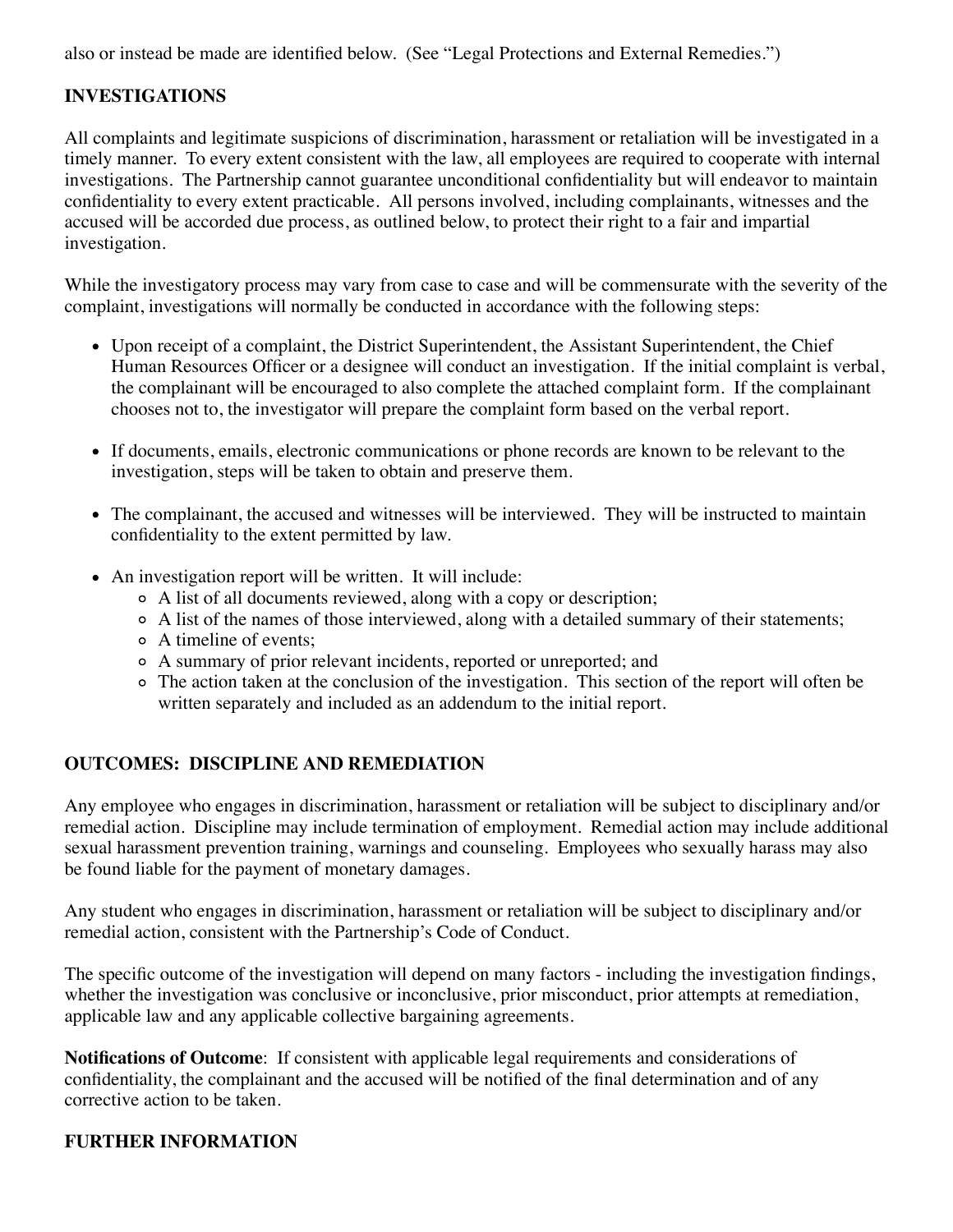#### **What is Sexual Harassment?**

Sexual harassment includes unwelcome conduct which is either of a sexual nature, or which is directed at an individual because of that individual's sex, sexual orientation, self-identified or perceived sex, gender expression, gender identity and the status of being transgender when:

- Such conduct has the purpose or effect of unreasonably interfering with an individual's work performance or creating an intimidating, hostile or offensive work environment, even if the reporting individual is not the intended target of the sexual harassment;
- Such conduct is made either explicitly or implicitly a term or condition of employment; or
- Submission to or rejection of such conduct is used as the basis for employment decisions affecting an individual's employment.

A sexually harassing hostile work environment includes, but is not limited to, words, signs, jokes, pranks, intimidation or physical violence which are of a sexual nature, or which are directed at an individual because of that individual's sex. Sexual harassment also consists of any unwanted verbal or physical advances, sexually explicit derogatory statements or sexually discriminatory remarks which are offensive or objectionable to the recipient, which cause the recipient discomfort or humiliation, or which interfere with the recipient's job performance.

Quid pro quo sexual harassment occurs when a person in authority attempts to trade job benefits for sexual favors. The job benefits may include hiring, promotion, continued employment or any other terms, conditions or privilege of employment.

#### **Examples of Sexual Harassment**

Examples of sexual harassment may include:

- Unwanted physical acts of a sexual nature, such as touching, pinching, patting, kissing, hugging, grabbing, brushing against another employee's body or poking another employee's body.
- Unwanted sexual advances or propositions, such as:
	- Requests for sexual favors accompanied by implied or overt threats concerning the target's performance evaluation, promotion or other job benefits or detriments; or
	- Subtle or obvious pressure for unwelcome sexual activities.
- Sexually oriented gestures, noises, remarks or jokes, or comments about a person's sexuality or sexual experience, which create a hostile work environment.
- Sex stereotyping, which occurs when conduct or personality traits are considered inappropriate simply because they may not conform to another person's ideas or perceptions about how individuals of a particular sex "should" act or look.
- Sexual or discriminatory displays or publications anywhere in the workplace, such as pictures, posters, calendars, graffiti, objects, promotional material, reading materials or other materials that are sexually demeaning or pornographic. This includes such sexual displays on workplace computers or cell phones and sharing such displays while in the workplace.
- Hostile actions taken against an individual because of that individual's sex, sexual orientation, gender identity and the status of being transgender, such as: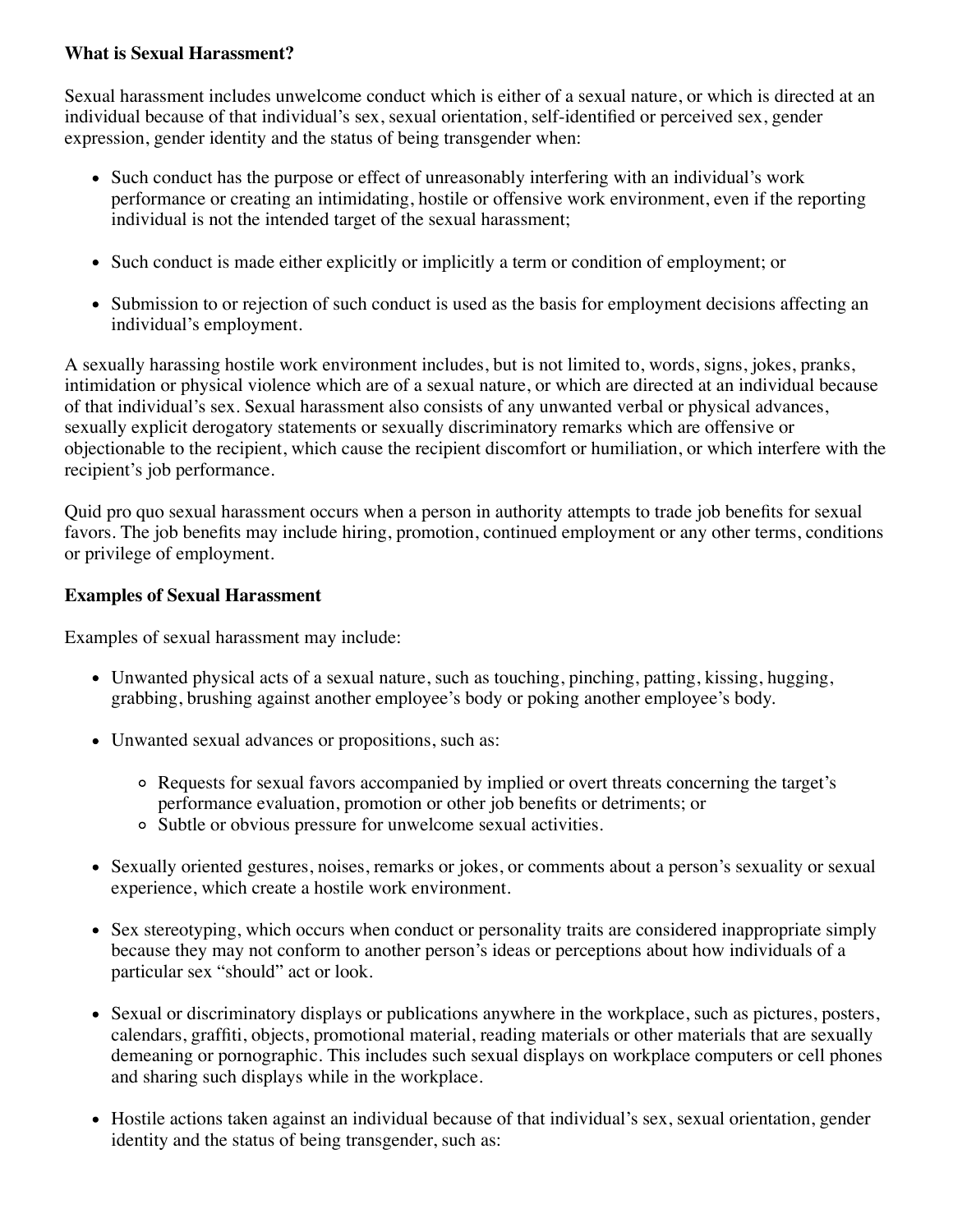- Interfering with, destroying or damaging a person's workstation, tools or equipment, or otherwise interfering with the individual's ability to perform the job;
- Sabotaging an individual's work;
- Bullying, yelling, or name-calling.
- Rape, sexual battery, molestation or attempts to commit these assaults.

#### **Who can be a target of sexual harassment?**

Sexual harassment can occur between any individuals, regardless of their sex or gender. Harassers can be a superior, a subordinate, a coworker or anyone in the workplace including an independent contractor, contract worker, vendor, client, customer, or visitor. New York Law protects employees, paid or unpaid interns, and non-employees, including independent contractors, and those employed by companies contracting to provide services in the workplace.

#### **Where can sexual harassment occur?**

Unlawful sexual harassment is not limited to the physical workplace itself. It can occur while employees are traveling for business or at employer sponsored events or parties. Calls, texts, emails, and social media usage by employees can constitute unlawful workplace harassment, even if they occur away from the workplace, on personal devices, or during non-work hours.

### **Legal Protections and External Remedies**

In addition to or instead of using the attached Complaint Form, employees may pursue legal remedies with the following governmental entities. A private attorney is not required.

#### **State Human Rights Law (HRL)**

The Human Rights Law (HRL), codified as N.Y. Executive Law, art. 15, § 290 et seq., applies to all employers in New York State. It protects employees, paid or unpaid interns, and non-employees, regardless of immigration status. A complaint alleging a violation of the Human Rights Law may be filed either with the Division of Human Rights (DHR) or in New York State Supreme Court.

Complaints with DHR may be filed any time **within three years** of the harassment. If an individual did not file with DHR, they may sue directly in state court under the HRL, **within three years** of the alleged sexual harassment. An individual may not file with DHR if they have already filed a HRL complaint in state court.

Complaining internally does not extend your time to file with DHR or in court. The one year or three year deadline is counted from the date of the most recent incident of harassment.

DHR will investigate your complaint and determine whether there is probable cause to believe that sexual harassment has occurred. Probable cause cases are forwarded to a public hearing before an administrative law judge. If sexual harassment is found after a hearing, DHR has the authority to award relief, which varies but may include requiring your employer to take action to stop the harassment, or redress the damage caused, including paying of monetary damages, attorney's fees if any, and civil fines.

DHR's main office contact information is: NYS Division of Human Rights, One Fordham Plaza, Fourth Floor, Bronx, New York 10458. You may call (718) 741-8400 or visit: [www.dhr.ny.gov](https://dhr.ny.gov/). DHR also maintains an office in Rochester, New York, at 259 Monroe Avenue, Suite 308, Rochester, New York 14607. You may call (585)238-8250.

Contact DHR at (888) 392-3644 or visit [dhr.ny.gov/complaint](http://dhr.ny.gov/complaint) for more information about filing a complaint. The website has a complaint form that may be downloaded, filled out, notarized and mailed to DHR. The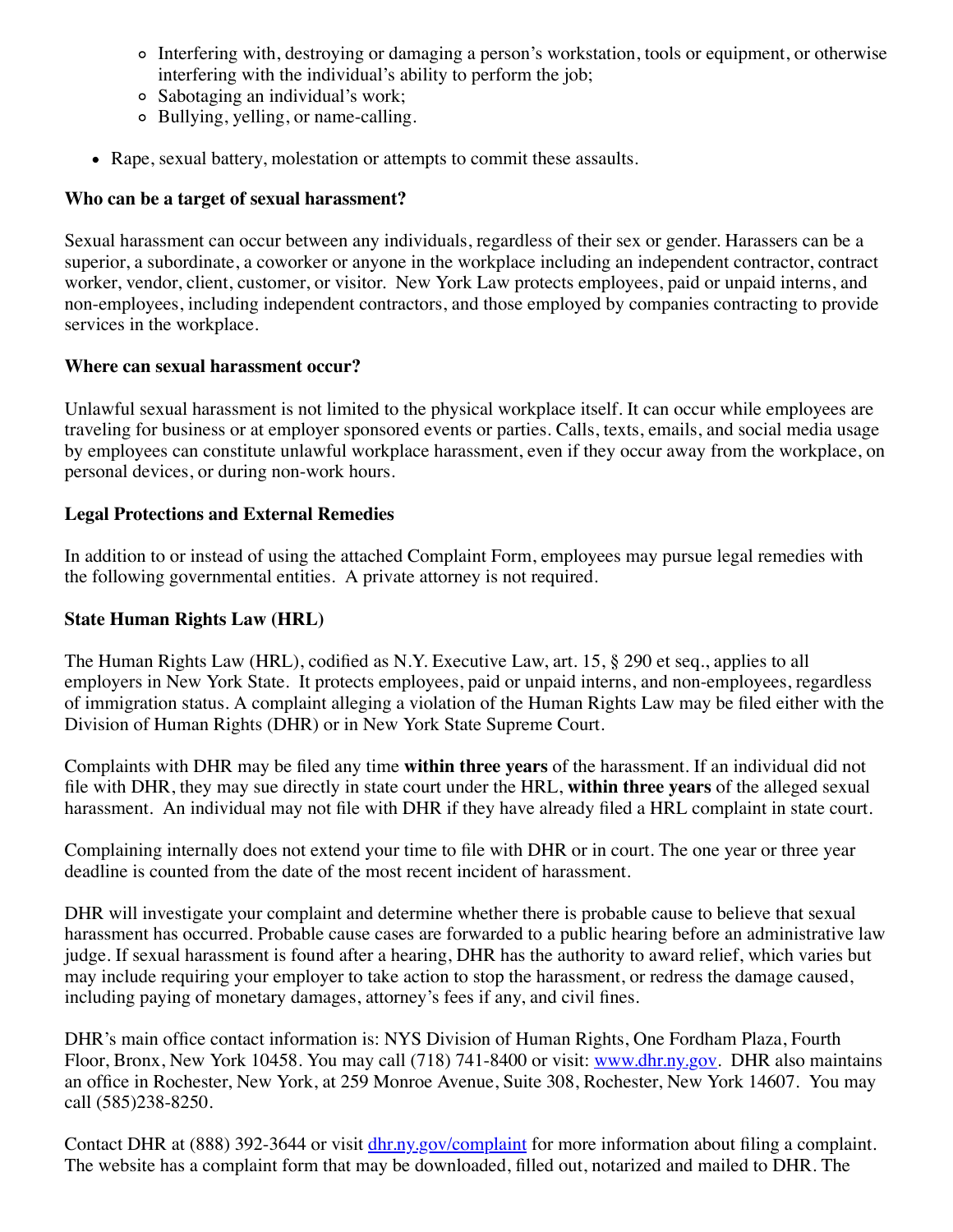website also contains contact information for DHR's regional offices across New York State.

### **Civil Rights Act of 1964**

The United States Equal Employment Opportunity Commission (EEOC) enforces federal anti-discrimination laws, including Title VII of the 1964 federal Civil Rights Act (codified as 42 U.S.C. § 2000e et seq.). An individual can file a complaint with the EEOC anytime within 300 days from the harassment. There is no cost to file a complaint with the EEOC. The EEOC will investigate the complaint and determine whether there is reasonable cause to believe that discrimination has occurred, at which point the EEOC will issue a Right to Sue letter permitting the individual to file a complaint in federal court.

The EEOC does not hold hearings or award relief, but may take other action including pursuing cases in federal court on behalf of complaining parties. Federal courts may award remedies if discrimination is found to have occurred. In general, private employers must have at least 15 employees to come within the jurisdiction of the EEOC.

An employee alleging discrimination at work can file a "Charge of Discrimination." The EEOC has district, area, and field offices where complaints can be filed. Contact the EEOC by calling 1-800-669-4000 (TTY: 1 800-669-6820), visiting their website at [www.eeoc.gov](http://www.eeoc.gov/) or via email at [info@eeoc.gov](mailto:info@eeoc.gov).

If an individual files an administrative complaint with DHR, DHR will file the complaint with the EEOC to preserve the right to proceed in federal court.

#### **Local Protections**

Many localities enforce laws protecting individuals from sexual harassment and discrimination. An individual should contact the county, city or town in which they live to find out if such a law exists.

#### **Contact the Local Police Department**

If the harassment involves unwanted physical touching, coerced physical confinement or coerced sex acts, the conduct may constitute a crime. Contact the local police department.

[1] The protection of students from discrimination, sexual harassment and retaliation is addressed in Board Policy 6180.

[2] See www.gyboces.org for names and contact information.

#### References:

Title VI of the Civil Rights Act of 1964 Title VII of the Civil Rights Act of 1964 Title IX of the Education Amendments of 1972 Section 504 of the Rehabilitation Act of 1973 Individuals with Disabilities Education Act (1990) Americans with Disabilities Act of 1990 Article 89 of the New York Education Law New York Education Law Sections 2801 and 3201 Part 200 of the Regulations of the Commissioner of Education Section 100.2(k) of the Regulations of the Commissioner of Education. The Age Discrimination in Employment Act of 1967

 Board Approved 7/22/03 7/21/04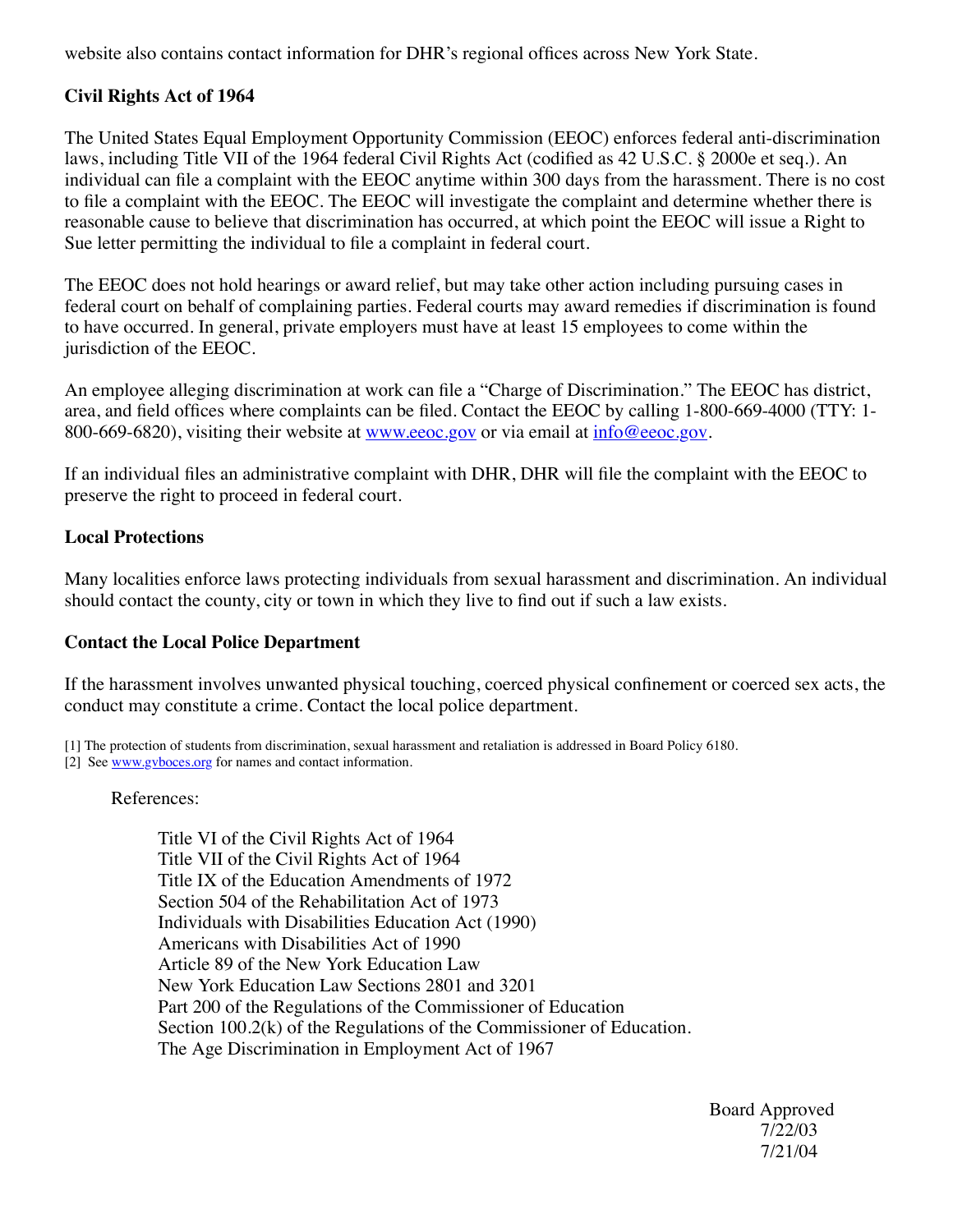## **BOARD POLICY 5180 DISCRIMINATION OR HARASSMENT COMPLAINT FORM**

## **YOUR INFORMATION:**

| I am (check one):                                                                                                                                                                                                              |                                                                                        |
|--------------------------------------------------------------------------------------------------------------------------------------------------------------------------------------------------------------------------------|----------------------------------------------------------------------------------------|
| Name: 2008 - 2008 - 2010 - 2010 - 2010 - 2010 - 2010 - 2010 - 2010 - 2010 - 2010 - 2010 - 2010 - 2010 - 2010 - 2010 - 2010 - 2010 - 2010 - 2010 - 2010 - 2010 - 2010 - 2010 - 2010 - 2010 - 2010 - 2010 - 2010 - 2010 - 2010 - | An Employee                                                                            |
|                                                                                                                                                                                                                                | _________ A Contractor                                                                 |
|                                                                                                                                                                                                                                | $\frac{1}{\sqrt{1-\frac{1}{2}}}\text{Other}\frac{1}{\sqrt{1-\frac{1}{2}}}\text{other}$ |
| Email: No. 1996. The Commission of the Commission of the Commission of the Commission of the Commission of the Commission of the Commission of the Commission of the Commission of the Commission of the Commission of the Com |                                                                                        |
| SPECIFIC COMPLAINT:                                                                                                                                                                                                            |                                                                                        |
| The name of the person(s) about whom you are complaining:                                                                                                                                                                      |                                                                                        |
|                                                                                                                                                                                                                                |                                                                                        |
| This person is a _____An employee, _____A student, or _____other, please specify: __________________                                                                                                                           |                                                                                        |
|                                                                                                                                                                                                                                |                                                                                        |
|                                                                                                                                                                                                                                |                                                                                        |
| Is the conduct presently continuing? _____Yes ______No                                                                                                                                                                         |                                                                                        |
| List the name and contact information of any witnesses or individuals that may have information related to<br>your complaint. Use additional paper if necessary.                                                               |                                                                                        |
|                                                                                                                                                                                                                                |                                                                                        |
|                                                                                                                                                                                                                                |                                                                                        |
|                                                                                                                                                                                                                                |                                                                                        |

Have you previously complained or provided information (verbal or written) about this complaint? If yes, when and to whom?